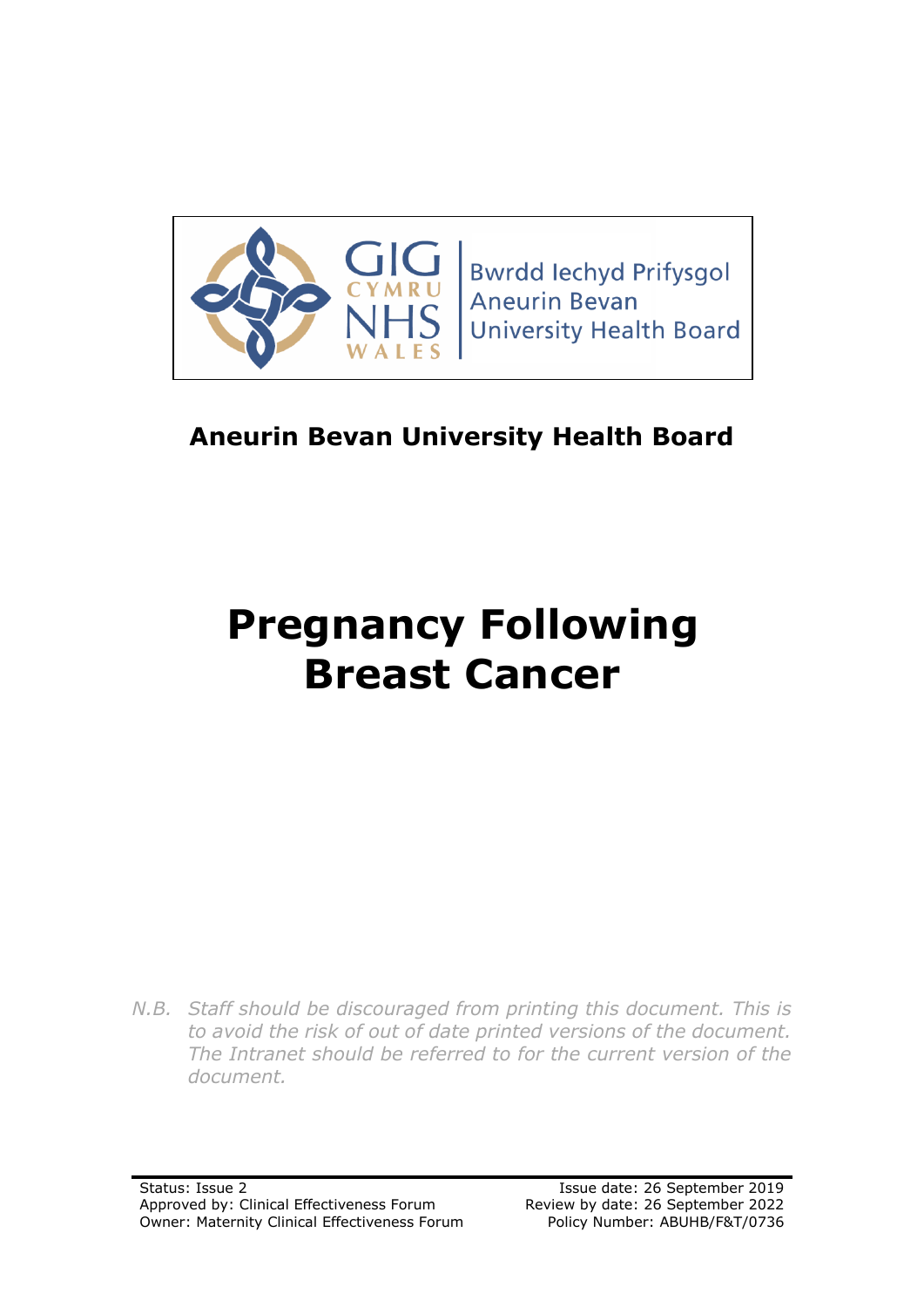### **Contents**

| 1 Pregnancy following breast cancer flowchart page | -3-4 |
|----------------------------------------------------|------|
| 2 Key Index                                        |      |
| <b>3 References</b>                                |      |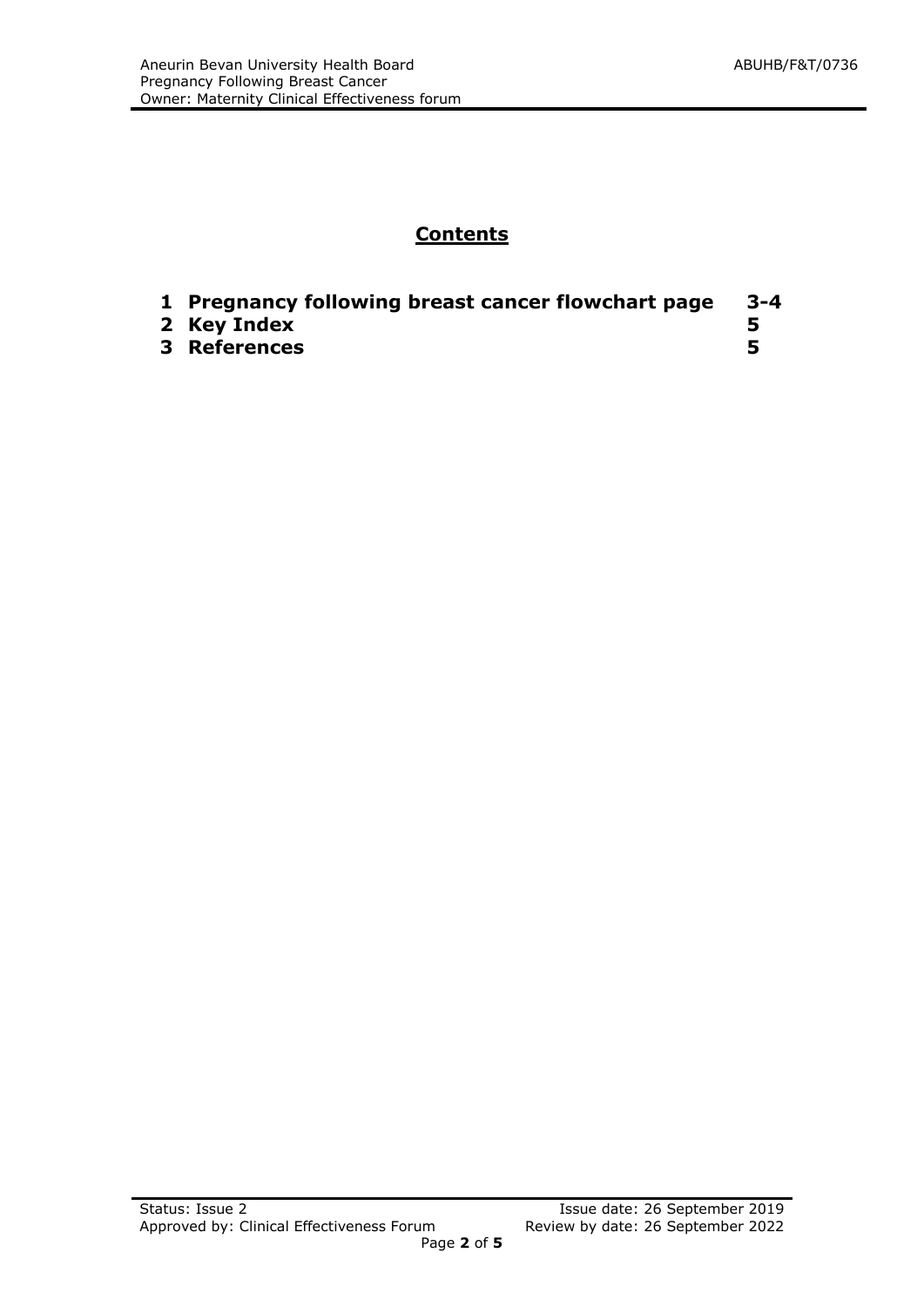#### **Pregnancy Following Breast Cancer**

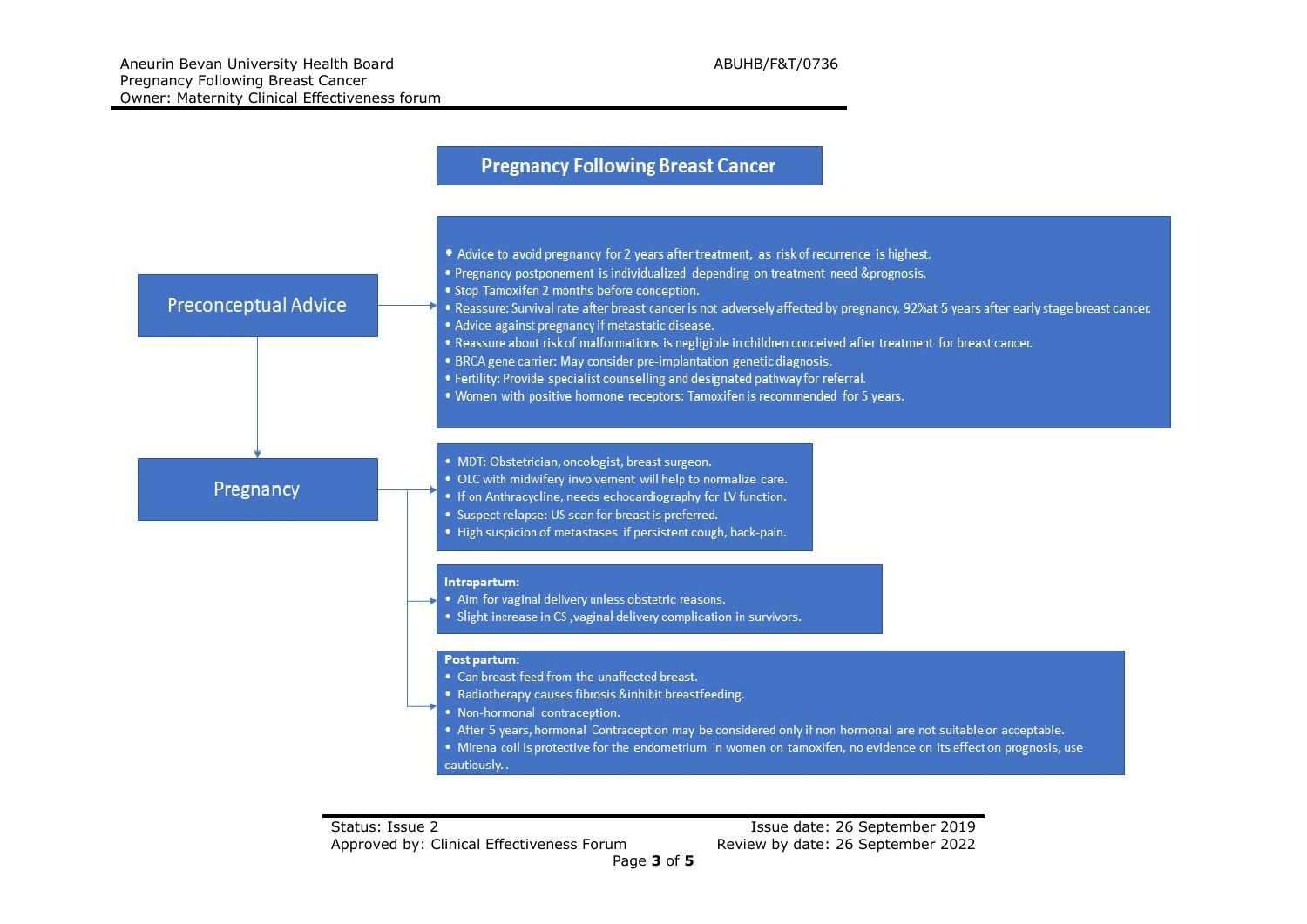

Status: Issue 2 Issue date: 26 September 2019 Approved by: Clinical Effectiveness Forum Review by date: 26 September 2022